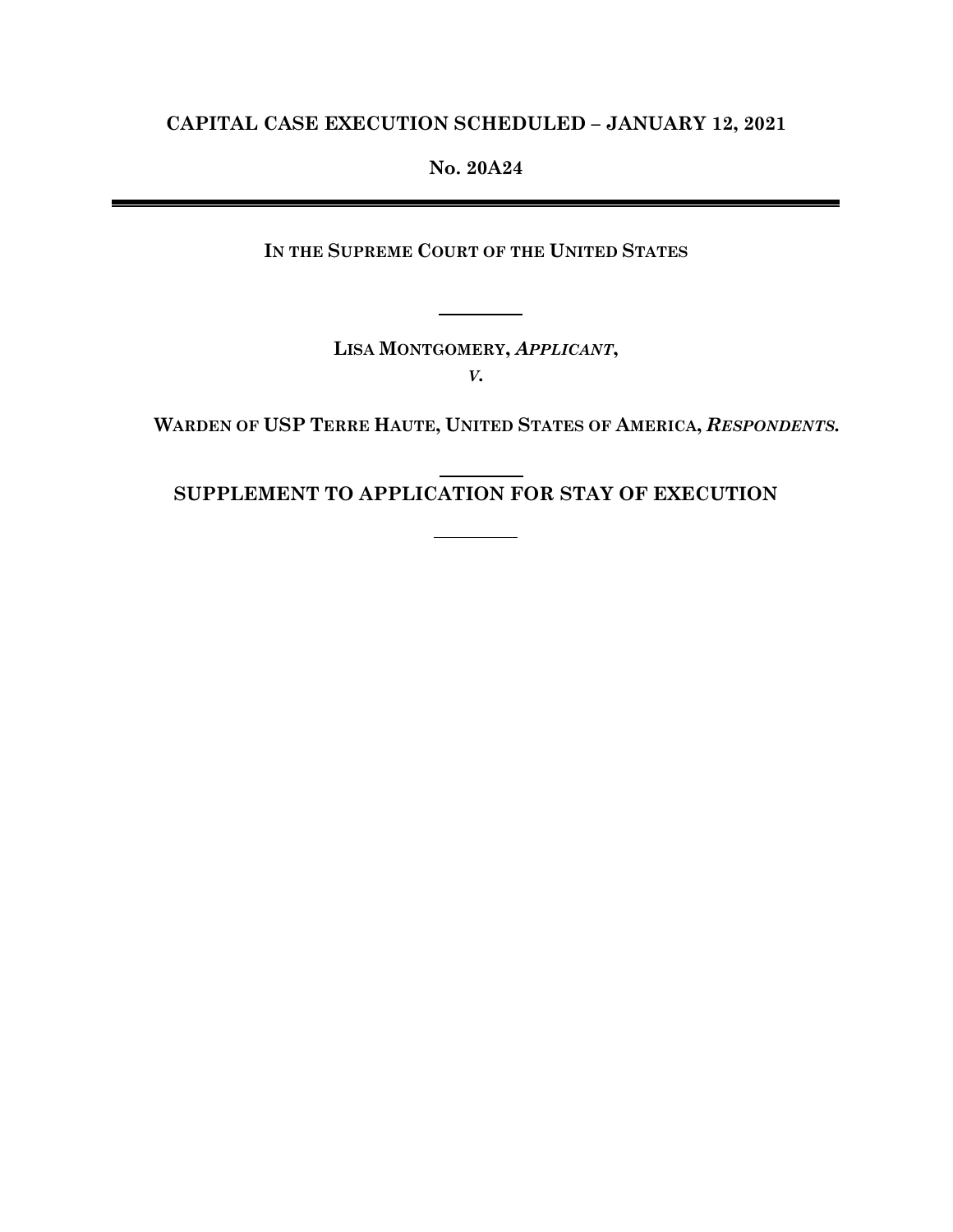The district court noted that the definition for "substantial showing" of inomptence was not defined. It should be the same standard as required under the AEDPA to appeal from the denial of a 2254 petition, the standard for graning a certificate of appealability (COA).

The standard for granting COA under AEDPA is "materially identical" to that under pre-AEDPA law. *Hardwick v. Singletary*, 126 F.3d 1312, 1313 (11th Cir. 1997). Prior to AEDPA, the petitioner was required to make "'a substantial showing of the denial of [a] federal right."' *Barefoot v. Estelle*, 463 U.S. 880, 893 (1983) (*quoting Steward v. Beto*, 454 F.2d 268, 270 n.2 (5<sup>th</sup> Cir. 1971)). The *Barefoot* standard does not require that the petitioner show he should prevail on the merits. *Barefoot*, 463 U..S. at 893 n.4. Rather, it has long been understood as a formulation of the nonfrivolity standard. Under that standard, a petitioner was entitled to issuance of a certificate of probable cause where "reasonable jurists could debate whether (or, for that matter, agree that) the petition should have been resolved in a different manner or that the issues presented were 'adequate to deserve encouragement to proceed further,'" *Miller-El v. Cockrell*, 537 U.S. 322, 336 (2003), or when a claim is not "squarely foreclosed by statute, rule or authoritative court decision." *Barefoot* at 893 n.4 (emphasis added). "In a capital case, the nature of the penalty is a proper consideration in determining whether to issue a certificate of probable cause . . .." *Id.* at 893.

Under this standard, Mrs. Montgomery made a substantial showing of *Ford* incompetence. Her claims cearly are not frivolous and "deserved encouragement to proceed further." Ths lower circuit court applied too high a stanbard for "substantial showing," and te district court got ir right.